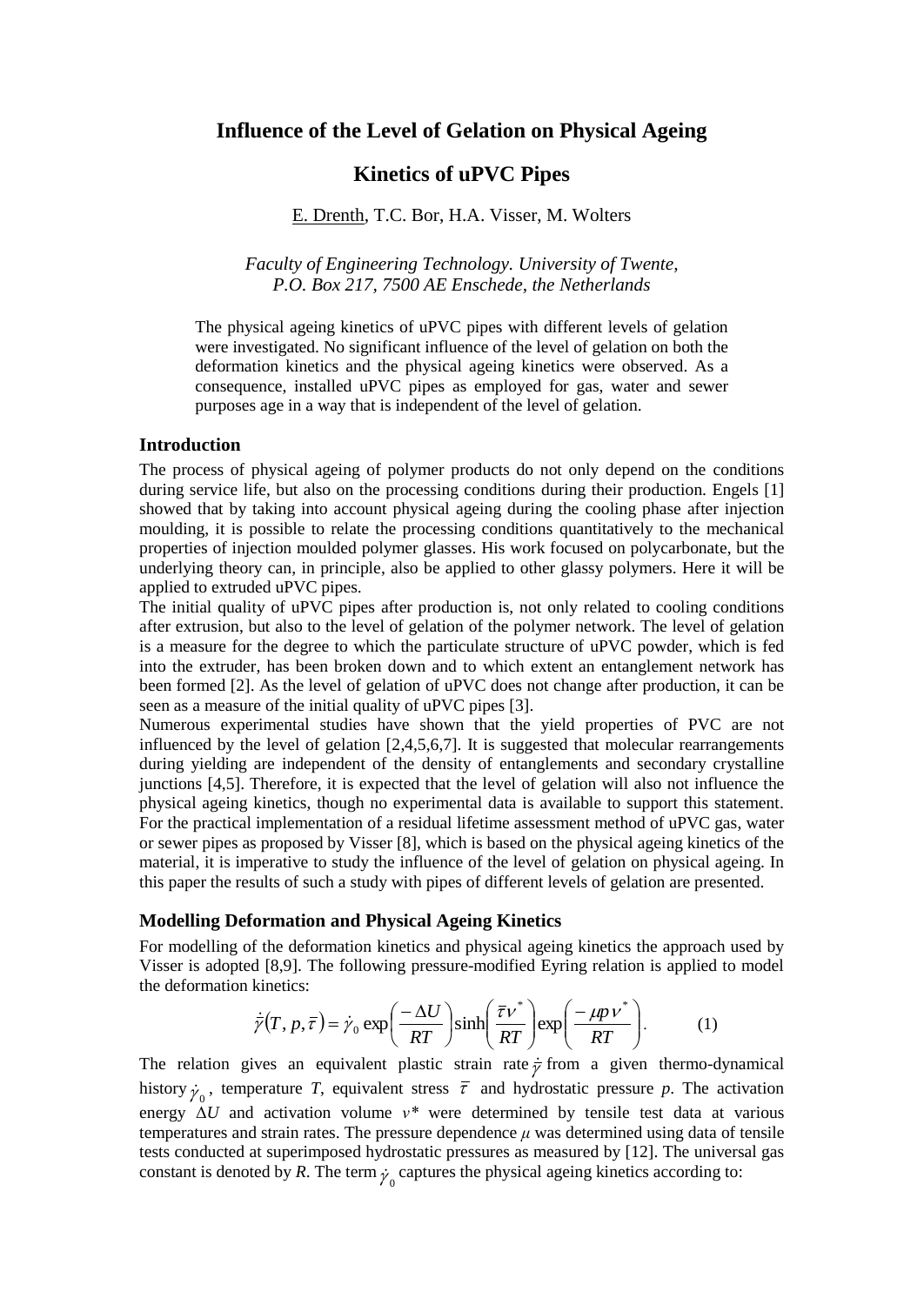$$
\dot{\gamma}_0(T,\overline{\tau},t) = b_0 \left( \frac{t_{\text{eff}}(T,\overline{\tau},t) + t_{\text{ini}}}{t_0} \right)^{b_1},\tag{2}
$$

where  $b_0$  and  $b_1$  are constants,  $t_{ini}$  is the initial age of the material and  $t_0 = 1$  s. The effective time  $t_{\text{eff}}$  accounts for the influence of temperature and stress on aging rate. In this study, the specimens were aged by annealing at elevated temperatures without a applying an (ageing) stress. For these conditions the effective reduces to:

$$
t_{\text{eff}}\left(T_a, t_a\right) = \frac{t_a}{a_T(T_a)},\tag{3}
$$

where  $a<sub>T</sub>$  is an Arrhenius time-temperature induced acceleration factor given by:

$$
a_{T}(T_a) = \exp\left[\frac{\Delta U_a}{R} \left(\frac{1}{T_a} - \frac{1}{T_{ref}}\right)\right],\tag{4}
$$

where  $t_a$  is the ageing time at temperature  $T_a$  and  $\Delta U_a$  is the ageing activation energy. As  $\bar{\tau}$  >> 0.5 MPa the term involving the equivalent stress  $\bar{\tau}$  can be written as an exponential (sinh(x)  $\approx$  $1/2 \exp(x)$  for  $x \gg 1$ ). All mechanical tests in this study were carried out in uniaxial tension. Hence, the equivalent terms can be written according to the definitions:  $\dot{\vec{\gamma}} = \sqrt{3}\dot{\varepsilon}$ ,  $\bar{\tau} = \sigma / \sqrt{3}$ , and  $p = -\sigma / 3$ . Hence Eq. (1) can be written as:

$$
\dot{\varepsilon} = \frac{1}{2\sqrt{3}} \dot{\gamma}_0 \exp\left[\frac{\sigma v^*}{3RT} \left(\mu + \sqrt{3}\right) - \frac{\Delta U}{RT}\right],\tag{5}
$$

where  $\dot{\varepsilon}$  is the applied strain rate during tensile testing, and  $\sigma$  the engineering stress during testing.

### **Experimental**

The uPVC specimens were taken from unused pipes  $(\phi$  50 mm) having levels of gelation ranging from 33 % to 90 %. The levels of gelation were obtained from the manufacturer of the uPVC pipes who had used the Macklow-Smith rheology method [2]. Segments of the pipes were cut with a band saw and were rejuvenated in a hot press at 100 *°*C for 25 minutes. Tensile specimens of dimension 70x10x5 mm<sup>3</sup> with a gauge length of 30 mm were milled from the flattened segments. Tensile tests at 23 *°*C were performed with a Zwick Z5 with a 2.5 kN force cell. Tensile tests at temperatures 20 *°*C, 40 *°*C and 60 *°*C were performed on a Zwick Z1445 with a 5 kN force cell and equipped with a temperature controlled chamber. The engineering stress and strain rate are calculated from measured force and applied crosshead speed, respectively.

#### **Deformation kinetics**

The yield stress of uPVC samples with different levels of gelation at various temperatures and strain rates are shown in Figure 1. All sets of uPVC specimens, differing in level of gelation, show similar yield stress behaviour for the temperatures and strain rates considered. Therefore, only one set of parameters is sufficient to describe all uPVC sets.

The pressure dependence *μ* for uPVC can be determined from data of Yuan *et. al.* [12] as has been done by Visser [9] who found a value  $\mu = 0.14$ ; this value is also adopted here. Using Eq. (5), the parameters found here are  $\Delta U = 266 \text{ kJ} \text{ mol}^{-1}$ ,  $v^* = 2.06 \cdot 10^{-3} \text{ m}^3 \text{ mol}^{-1}$  and  $\dot{\gamma}_0 =$ 2.50 · 10<sup>31</sup> s<sup>−1</sup>. The activation energy and activation volume are comparable to those found by Bauwens-Crowet *et. al.*[10], Havriliak [11] and Visser [9] ( $\Delta U = 295$ , 316, 297 kJ mol<sup>-1</sup>,  $v^* =$ 1*.*9*·*10*<sup>−</sup>*<sup>3</sup> , 2*.*6*·*10*<sup>−</sup>*<sup>3</sup> , 2*.*06*·*10*<sup>−</sup>*<sup>3</sup> m <sup>3</sup> mol*<sup>−</sup>*<sup>1</sup> , respectively).

Only the *α*-relaxation (main chain mobility) is present for the range of temperatures and strain rates considered. A significant influence of the level of gelation on the *β*-relaxation will not be expected as the conformational changes related to this relaxation process are more local than the conformational changes related to the *α*-relaxation.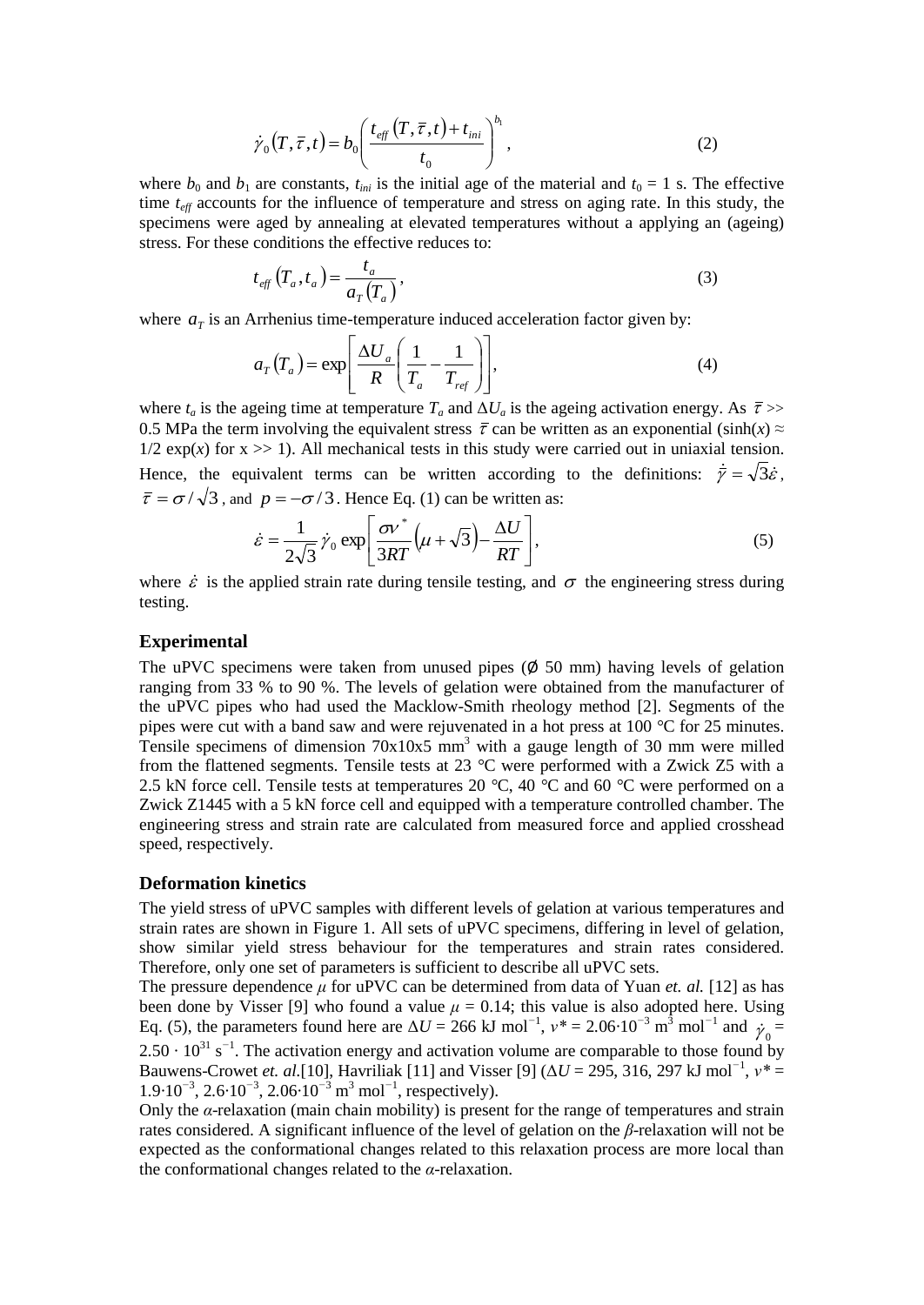

*Figure 1: The yield stress determined in tension for various strain rates and temperatures for uPVC tensile bars of different levels of gelation. The solid lines are model fits employing Eq. 5 on all data simultaneously.*

## **Physical Ageing kinetics**

The yield stress values determined for each level of gelation and for various ageing times and ageing temperatures are shifted using Eq. (4) to a reference temperature of 10  $^{\circ}$ C. This is the typical average temperature of buried PVC pipes. Details about the fitting procedure of determining the ageing activation energy  $\Delta U_a$  can be found in [8]. Each set of samples with a different level of gelation has a slightly different optimal activation energy  $\Delta U_a$ , but the differences are relatively small ( $\Delta U_a$  = 185, 171, 194, 187 kJ mol<sup>-1</sup> which correspond to levels of gelation of 33, 44, 67, 90 %, respectively.). Therefore, the average of the separately determined activation energies of each level of gelation is calculated and used to shift all yield stress values. A value of  $\langle \Delta U_a \rangle$  = 184 kJ mol<sup>-1</sup> has been determined, which results in a good description of the experimental data. The so-obtained shifted yield stresses for each level of gelation are shown in Figure 2.



*Figure 2: Markers: shifted uPVC yield stress as a function of the effective ageing time plotted for each level of gelation (G). The effective ageing time follows from the use of Eqs. 2 – 4. Solid line: a single least squares fit of the shifted yield stress for each level of gelation using Eq. 5.*

No significant influence of the level of gelation on physical ageing can be observed as shown in Figure 2. Therefore, a single master curve can be constructed which describes the physical ageing kinetics of all samples with different levels of gelation employing Eq. (5). The obtained ageing parameters are  $b_0 = 4.58 \cdot 10^{38} \text{ s}^{-1}$ ,  $b_1 = -0.49$  and  $t_{ini} = 1.21 \cdot 10^8 \text{ s}$ . All parameters used in this work are summarised in Table 1.